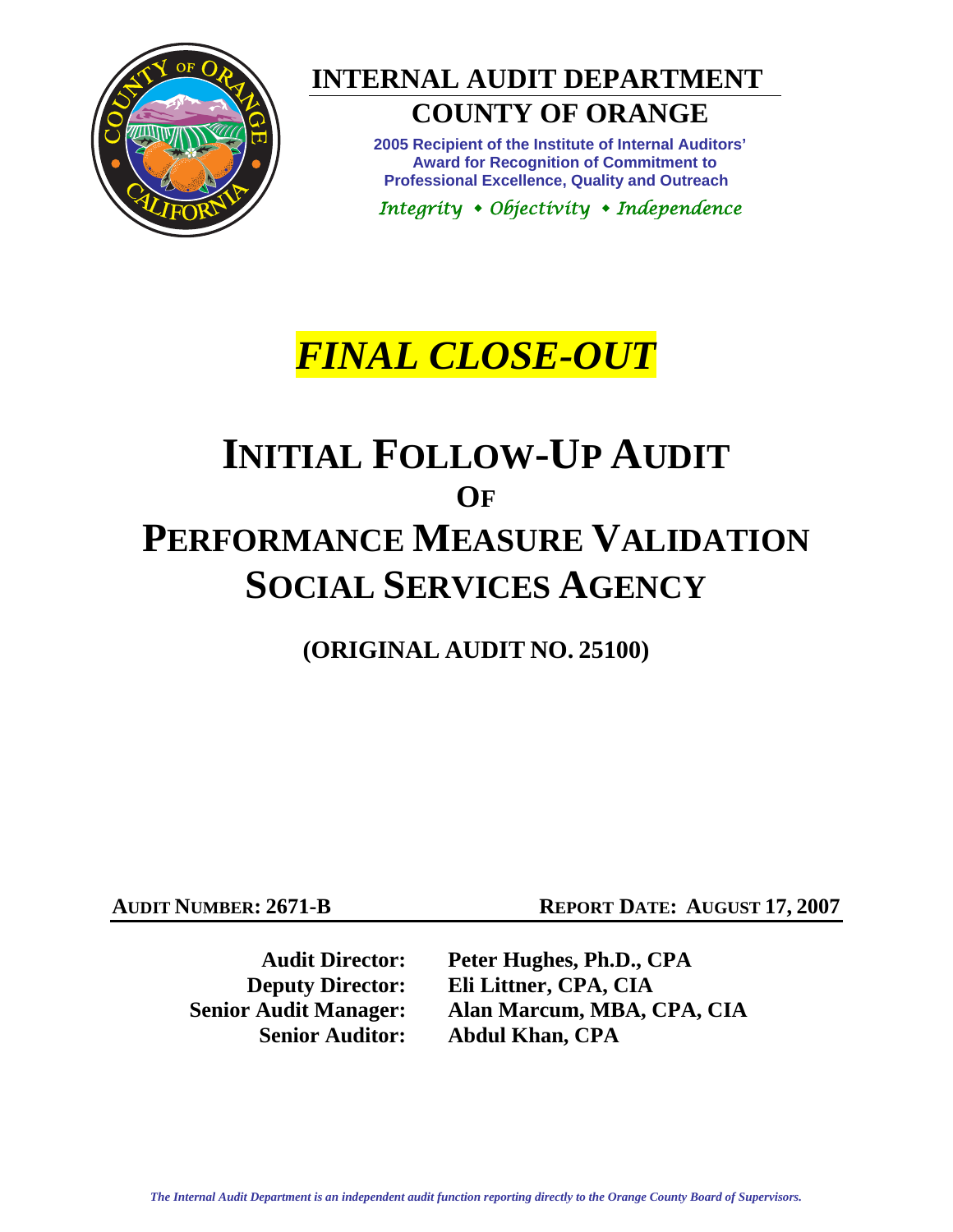# *Final Close-Out*

## **Initial Follow-Up Audit of Performance Measure Validation Social Services Agency**

**Original Audit No. 25100** 

# **TABLE OF CONTENTS**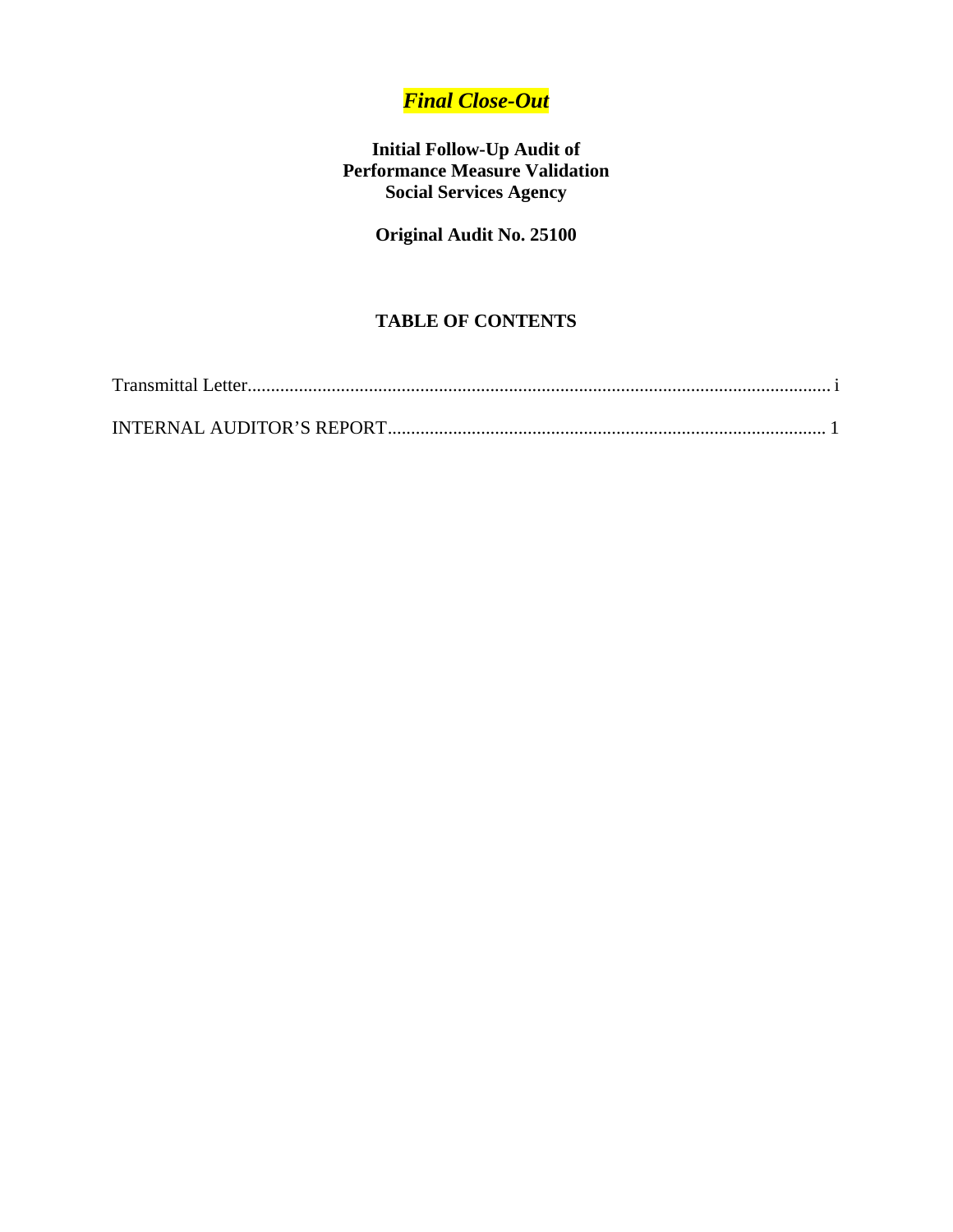*Independence Objectivity Integrity* 



*Providing Facts and Perspectives Countywide* 

#### **OFFICE OF THE DIRECTOR**

#### **DR. PETER HUGHES**

**PH.D., MBA, CPA,**  Certified Compliance & Ethics Professional (CCEP) Certified Information Technology Professional (CITP) Certified Internal Auditor (CIA) Certified Fraud Examiner (CFE)

**E-MAIL: peter.hughes@iad.ocgov.com** 

**ELI LITTNER DEPUTY DIRECTOR** CPA, CIA, CFE, Certified Fraud Specialist (CFS), Certified Information Systems Auditor (CISA)

> **MICHAEL J. GOODWIN SENIOR AUDIT MANAGER** CPA, CIA

**ALAN MARCUM SENIOR AUDIT MANAGER** MBA, CPA, CIA, CFE

**AUTUMN MCKINNEY SENIOR AUDIT MANAGER** CPA, CIA, CISA Certified Government Financial Manager (CGFM)

**HALL OF FINANCE & RECORDS 400 CIVIC CENTER DRIVE WEST BUILDING 12, ROOM 232 SANTA ANA, CA 92701** 

www.ocgov.com/audit

**(714) 834-5475 (714) 834-2880 Fax** 

**OC FRAUD HOTLINE (714) 834-3608** 

### **COUNTY OF ORANGE BOARD OF SUPERVISORS' INTERNAL AUDIT DEPARTMENT**

### **Transmittal Letter**

Audit No. 2671-B

August 17, 2007

TO: Ingrid Harita, Director Social Services Agency

FROM: Peter Hughes, Ph.D., CPA, Director Internal Audit Department

SUBJECT: Initial and Final Close-Out Follow-Up Audit of Performance Measure Validation of Social Services Agency, Original Audit No. 25100, Issued October 3, 2006

We have completed an Initial and Final Follow-Up Audit of Performance Measure Validation of Social Services Agency. Our audit was limited to reviewing, as of the 2007 Annual Report (Business Plan), actions taken to implement one (1) recommendation in our audit report dated October 3, 2006. The results of our Follow-Up Audit are discussed in the **Internal Auditor's Report** following this transmittal letter. Because satisfactory corrective action has been taken for all audit recommendations, this report represents the final close-out of the original audit.

Each month I submit an **Audit Status Report** to the Board of Supervisors (BOS) where I detail any material and significant audit findings released in reports during the prior month and the implementation status of audit recommendations as disclosed by our Follow-Up Audits. Accordingly, the results of this audit will be included in a future report to the BOS.

Other recipients of this report: Members, Board of Supervisors Members, Audit Oversight Committee Thomas G. Mauk, County Executive Officer Bill Mahoney, Deputy CEO, Government & Public Services Foreperson, Grand Jury Darlene J. Bloom, Clerk of the Board of Supervisors